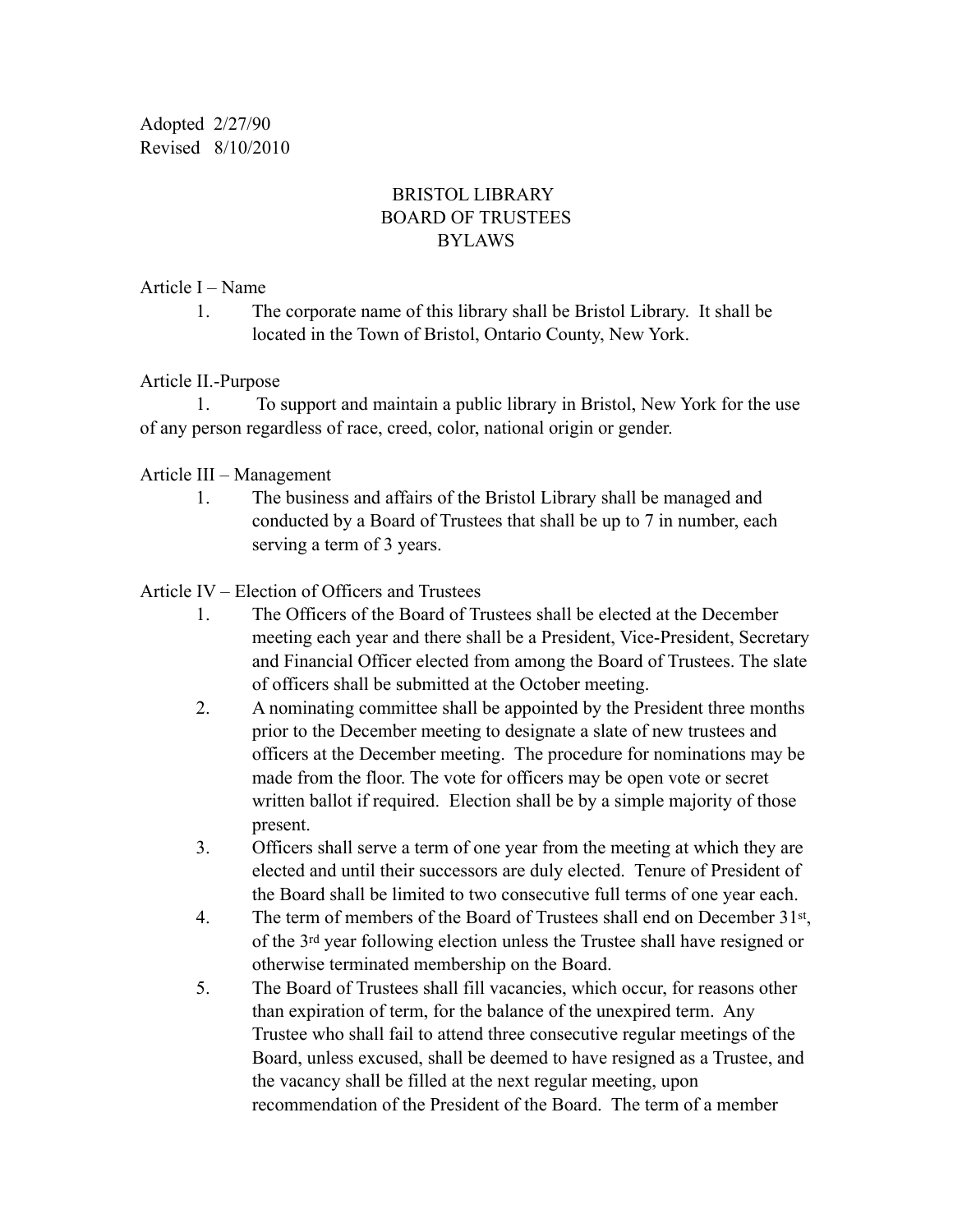appointed to fill a vacancy shall be that of the unexpired term of the member being replaced.

6. The Board member's terms shall be staggered so that no more than three board member vacancies are unoccupied at one time.

Article V – Officers

- 1. The officers of this Corporation shall be the President, a Vice-President, a Recording Secretary, and a Financial Officer.
- 2. All officers must be members of the Board of Trustees

Article VI-Duties and Powers of the Board of Trustees

- 1. Create and develop the mission of the library.
- 2. Select and hire a qualified Library Manager and perform an annual review of manager.
- 3. Secure adequate funding for the library's service program.
- 4. Exercise fiduciary responsibility for the use of public and private funds.
- 5. Adopt policies and rules regarding library governance and use.
- 6. Regularly plan and evaluate the library's service program.
- 7. Maintain a facility that meets the library's and community's needs.
- 8. Promote the library in the local community and in society in general.
- 9. Conduct the business of the library in an open ethical manner in compliance with all applicable laws and regulations.
- 10. Board of Trustees adheres to the Ethics Statement of Public Library Trustees.

#### Article VII-Duties of Officers

- 1. The president shall preside at all meetings of the Board, authorize calls for any special meetings, appoint all committees, execute all documents authorized by the Board, serve as ex-officio voting member of all committees, and generally perform all duties associated with that office.
- 2. The Vice-President shall be vested with all the powers and shall perform all the duties of the President during the absence of the President or vacancy of the office. Other duties from time to time may be determined by the Board of Trustees.
- 3. The Recording Secretary shall keep a true and accurate record of all meetings of the Board, shall issue notice of all regular and special meetings, and shall perform such other duties as are generally associated with that office.
- 4. The Financial Officer, under the direction of the Board of Trustees, shall be the disbursing officer of the Board. They shall perform duties as generally devolve the office; and in conjunction with the Library Manager,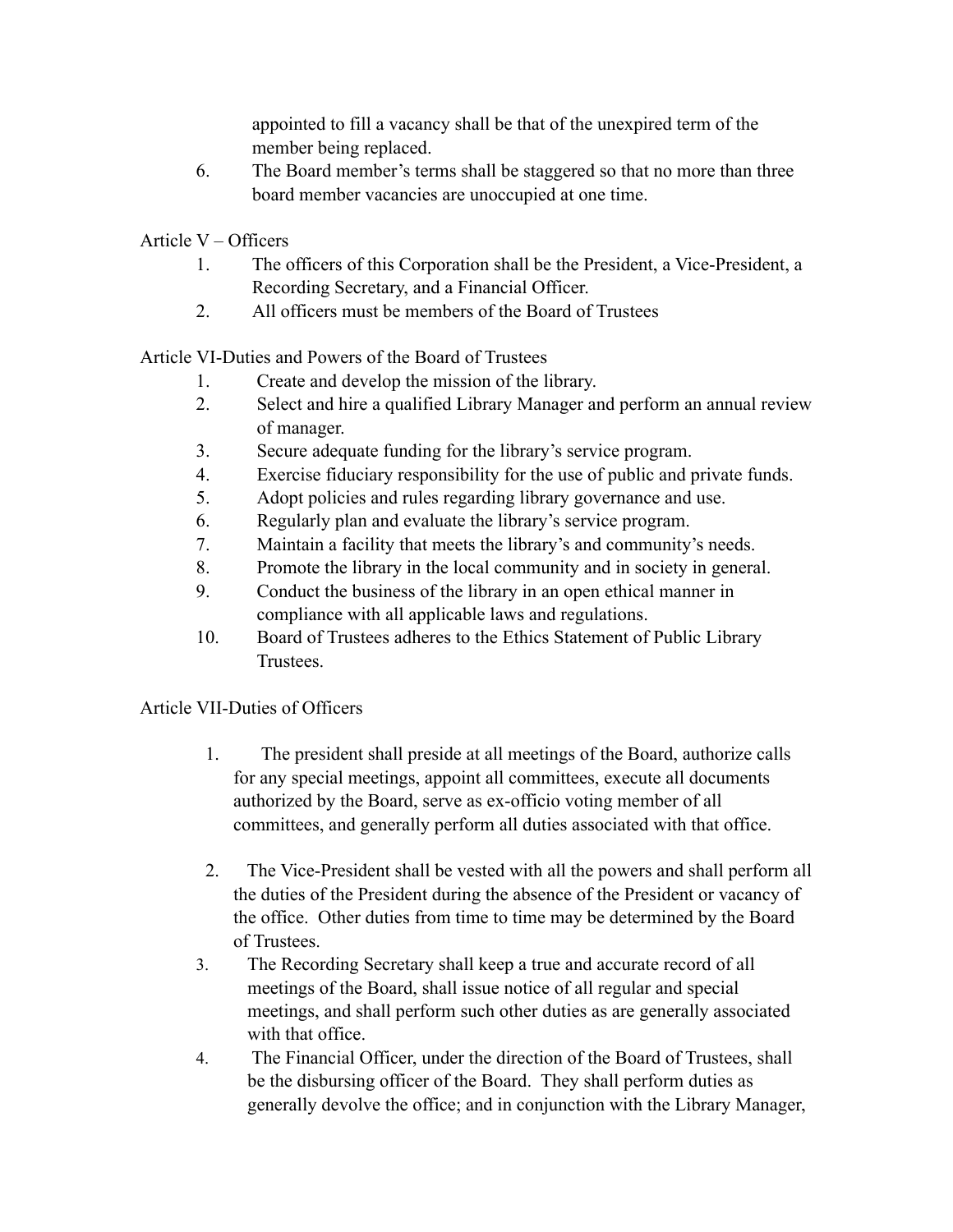submit an accurate report of the finances of this Corporation at each board meeting or at any other time upon the request of the Board of Trustees. The Financial Officer is authorized to sign checks on the behalf of the Library.

Article VIII-Committees

- 1. Committees for specific purposes may be appointed by the President. Such committees shall serve until the completion of the work for which they were appointed.
- 2. All committees shall make a progress report to the Board
- 3. No committee will have other than advisory powers unless, by suitable action of the Board, it is granted specific power to act
- 4. The President shall be, ex officio, a member of all committees.

### Article IX – Executive Committee

1. Composition

Executive Committee shall consist of the elected officers.

2. Powers

The Executive Committee of the Board of Trustees shall be responsible for the affairs of the library between board meetings. It shall have the powers of the Board within the general policies, programs, budget, and specific directions established by the Board.

3. Meetings

Meetings of the Executive Committee shall be held at the call of the President or upon request of two members of the committee. Reasonable notice of the time and place of each meeting shall be given to each member of the committee.

### 4. Quorum

 A simple majority of the committee members consisting of at least two shall constitute a quorum for the transaction of all business outlined in Article V - 2.

# Article X - Finance

- 1. The Board of Trustees shall have the overall responsibility for the management of the financial affairs. This shall include the following:
	- a. Prepare a budget by September 1st and adopted at the December meeting. This budget will reflect the anticipated finances for the year.
	- b. File an annual financial report to the Pioneer Library System
	- c. Produce written, quarterly financial reports.
	- d. Ensuring that financial records and transactions are reviewed, an audit committee is appointed and that an audit report is produced biannually in odd numbered years and submitted to the board at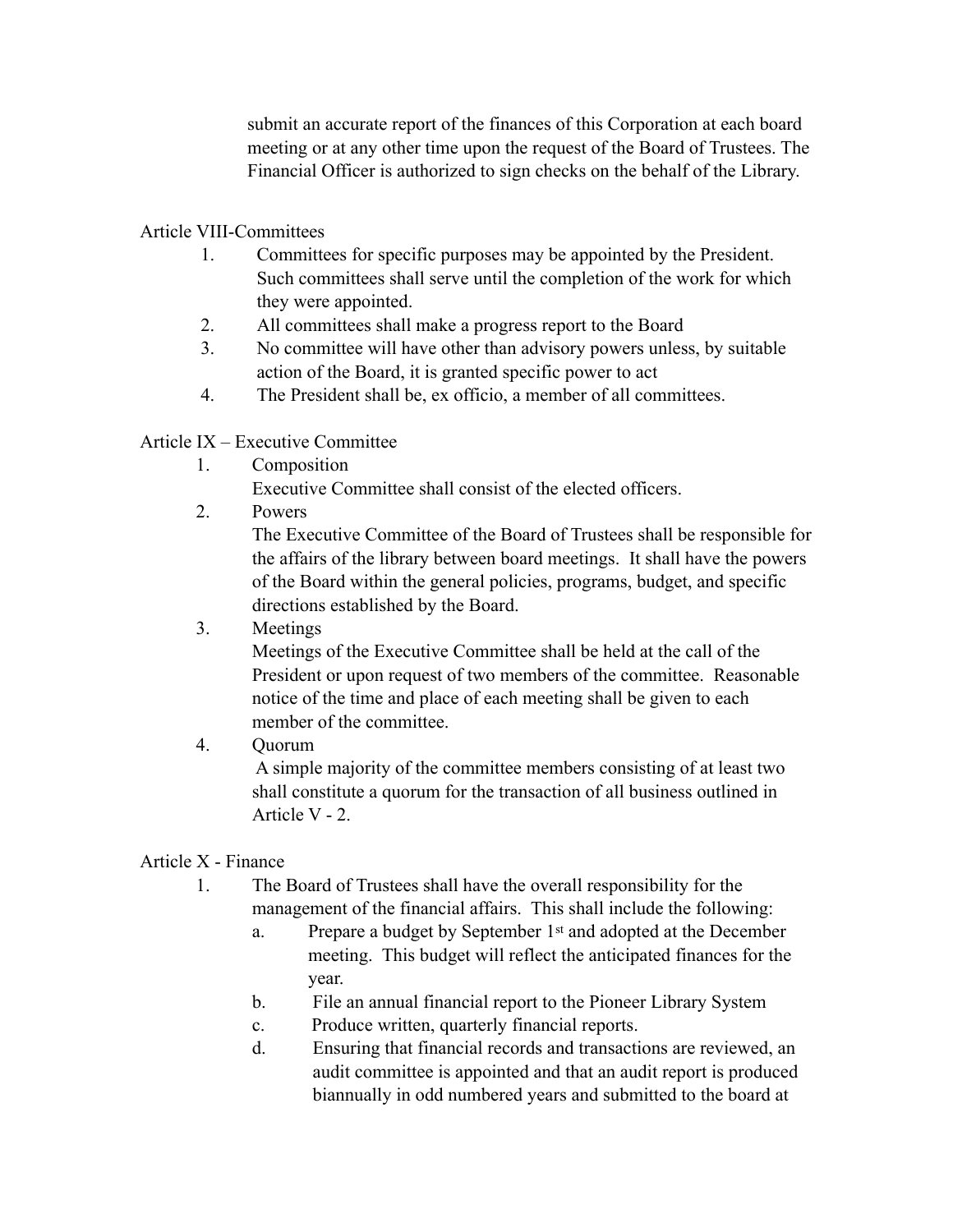the annual meeting.

2. The Board shall ensure that all funds held by the Library, in excess of current operational needs are invested in the best interest of the library.

### Article XI – Meetings

- 1. The Board at the annual meeting shall establish regular meetings of the Board of Trustees.
- 2. Special meetings may be called by the Secretary at the direction of the President, or at the request of at least one third of the Trustees, for the transaction of business as stated in the call for the special meeting.
- 3. The Secretary shall post the time and place of each meeting on the Library Bulletin Board.
- 4. A quorum for the transaction of business at any meeting shall consist of a majority of the entire board.
- 5. The order of business for the regular meetings shall include, but not be limited to, the following items:

Roll call of members Minutes of previous meetings Financial report Report of the Librarian Committee reports Communications Old business New business Announcements and adjournment

- 6. The library manager shall attend all meetings, may participate in the discussion and offer professional advice, but is denied a vote upon any question. The library manager shall be paid at the usual rate for a maximum of two hours for attendance at the board meeting.
- 7. Executive session shall be the privilege of the Board. At the request of the officers or the Board, the privilege of the floor shall be revoked. Meetings called to review recommendations of the personnel committee shall be considered executive session and shall exclude library staff and guest.

Article XII – Library Manager

1. The Board shall hire a Library Manager who shall be the executive and administrative officer of the Library on behalf of the Board and under its review and direction.